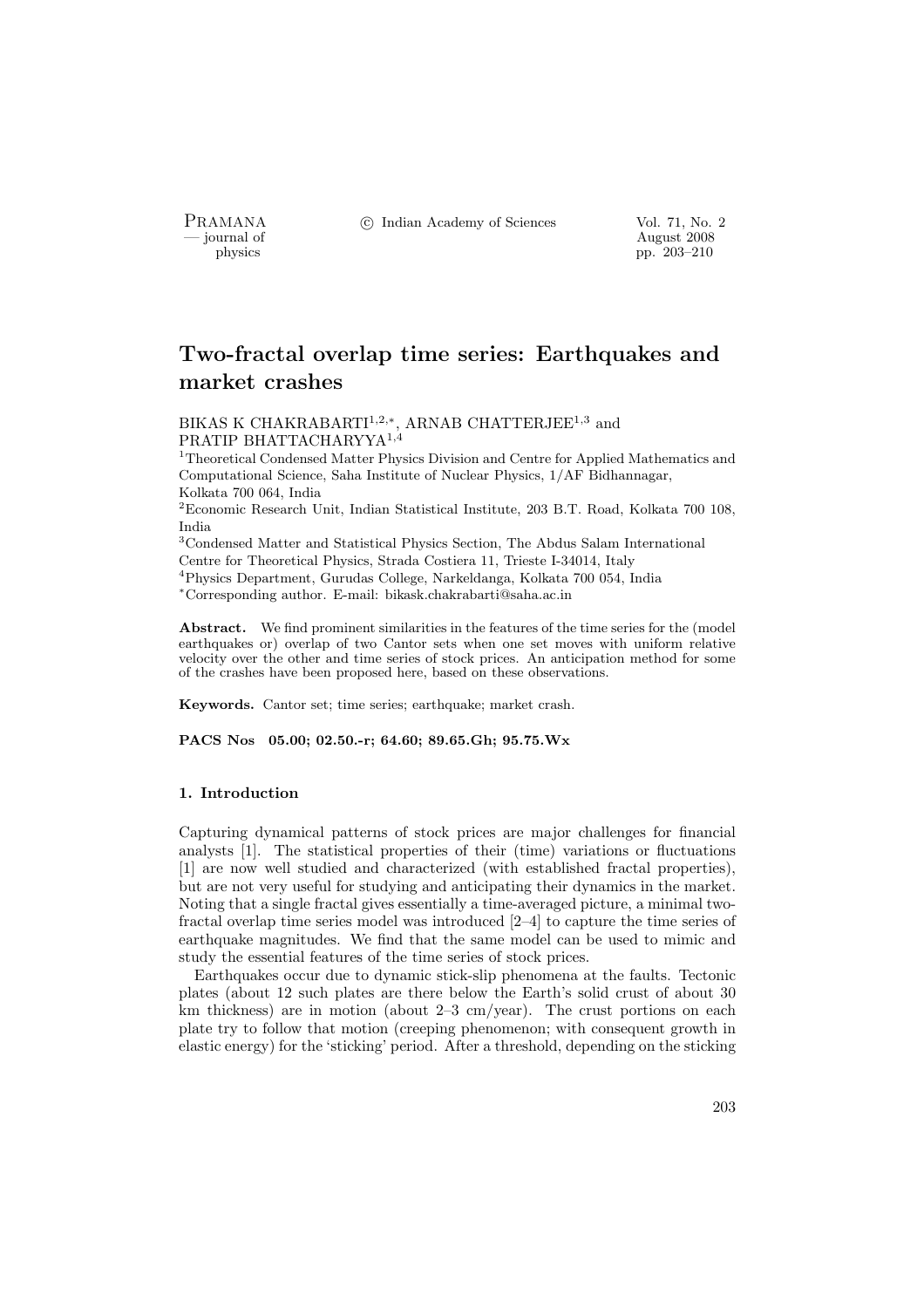## Bikas K Chakrabarti, Arnab Chatterjee and Pratip Bhattacharyya





at generation  $n = 2$  as one moves over the other with uniform velocity. The total measure O of the overlap (total shaded region) varies with time and are shown for two different time instances.

strength at that fault, the crust portion 'slips' and the acquired elastic energy is released in the form of earthquakes (stored at the fault). At the fault, between two 'rough' surfaces where continuous earth materials and the voids appear at all length scales randomly, the two-surface contact area morphology can be represented by two fractals [2–4].

We assume that the market crashes occur due to similar 'stick-slip' behaviour. The (market) price dynamics (equivalent to tectonic plate dynamics in the seismic faults) is perhaps determined by the collective dynamics of all the agents in the entire market. The agents participating in a particular stock market are like a portion of the Earth's crust, 'creeping' along the moving (tectonic plate-like) market! This creeping motion continues until the agents reach their own respective thresholds and 'slip' to hold back on a different location of the moving plate or price! The self-similar behaviour of the (nonlinear) dynamics between these two (market and the participating agents) can therefore be similarly represented by two Cantor sets in relative motions. The stock price, resulting from these competing dynamics, would similarly be given (in this model) by a quasi-random time series.

# 2. The two-fractal overlap model of earthquake

Let us consider first a geometric model [2–5] of the fault dynamics occurring in overlapping tectonic plates that form the Earth's lithosphere. A geological fault is created by a fracture in the Earth's rock layers followed by a displacement of one part relative to the other. The two surfaces of the fault are known to be selfsimilar fractals. In the model considered here [2–5], a fault is represented by a pair of overlapping identical fractals and the fault dynamics arising out of the relative motion of the associated tectonic plates is represented by sliding one of the fractals over the other; the overlap  $O$  between the two fractals represents the energy released in an earthquake whereas  $\log O$  represents the magnitude of the earthquake. In the simplest form of the model, each of the two identical fractals is represented by a regular Cantor set of fractal dimension  $\log 2/\log 3$  (see figure 1, where the repetition with a period  $3^n$  occurs due to the periodic boundary condition). This is the only exactly solvable model for earthquakes known so far. The exact analysis, for a discrete version of this model  $[5]$ , for a finite generation  $n$  of the Cantor sets with periodic boundary conditions showed that the probability of the overlap O (with uniform weightage for all overlap values along the time series), which assumes the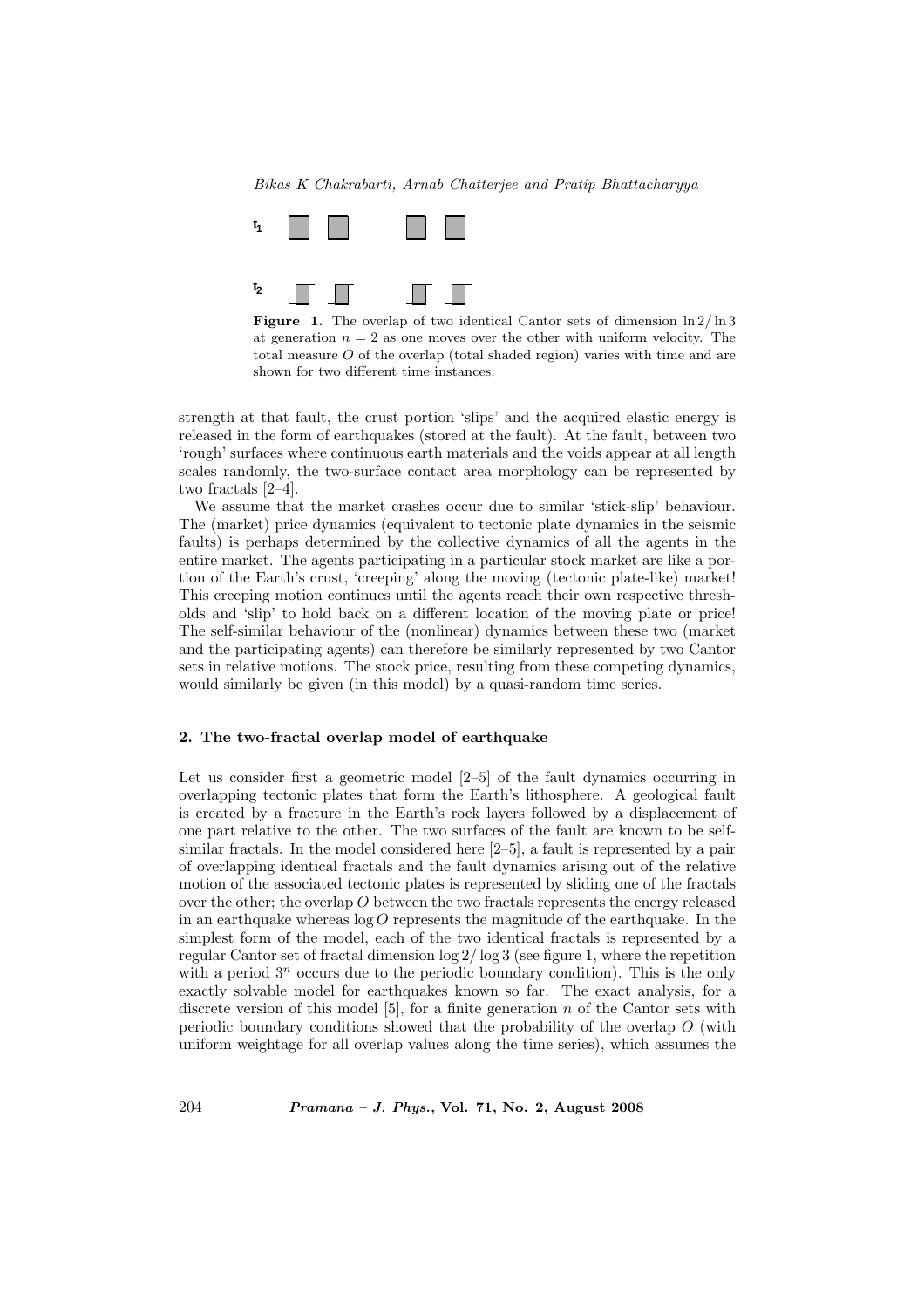#### Two-fractal overlap time series: Earthquakes and market crashes

values  $O = 2^{n-k} (k = 0, \ldots, n)$ , follows the binomial distribution F of  $\log_2 O = n - k$ [6]:

$$
\Pr(O = 2^{n-k}) \equiv \Pr(\log_2 O = n - k)
$$

$$
= {n \choose n-k} \left(\frac{1}{3}\right)^{n-k} \left(\frac{2}{3}\right)^k \equiv F(n-k). \tag{1}
$$

Since the index of the central term (i.e., the term for the most probable event) of the above distribution is  $n/3 + \delta$ ,  $-2/3 < \delta < 1/3$ , for large values of n, eq. (1) may be written as

$$
F\left(\frac{n}{3}\pm r\right) \approx \left(\begin{array}{c}n\\n\pm r\end{array}\right) \left(\frac{1}{3}\right)^{\frac{n}{3}\pm r} \left(\frac{2}{3}\right)^{\frac{2n}{3}\mp r} \tag{2}
$$

by replacing  $n-k$  with  $n/3\pm r$ . For  $r \ll n$ , we can write the normal approximation to the above binomial distribution as

$$
F\left(\frac{n}{3} \pm r\right) \sim \frac{3}{\sqrt{2\pi n}} \exp\left(-\frac{9r^2}{2n}\right). \tag{3}
$$

Since  $\log_2 O = n - k = \frac{n}{3} \pm r$ , we have

$$
F(\log_2 O) \sim \frac{1}{\sqrt{n}} \exp\left[-\frac{(\log_2 O)^2}{n}\right],\tag{4}
$$

not mentioning the factors that do not depend on O. Now

$$
F(\log_2 O)\mathbf{d}(\log_2 O) \equiv G(O)\mathbf{d}O,\tag{5}
$$

where

$$
G(O) \sim \frac{1}{O} \exp\left[-\frac{(\log_2 O)^2}{n}\right]
$$
 (6)

is the log-normal distribution of O. As the generation index  $n \to \infty$ , the normal is the log-hormal distribution of O. As the generation matrix  $n \to \infty$ , the normal factor spreads indefinitely (since its width is proportional to  $\sqrt{n}$ ) and becomes a very weak function of  $O$  so that it may be considered to be almost constant; thus  $G(O)$  asymptotically assumes the form of a simple power law with an exponent that is independent of the fractal dimension of the overlapping Cantor sets [6]:

$$
G(O) \sim \frac{1}{O} \quad \text{for } n \to \infty. \tag{7}
$$

#### 3. The Cantor set overlap time series

We now consider the time series  $O(t)$  of the overlap set (of two identical fractals [4,5]), as one slides over the other with uniform velocity. Let us again consider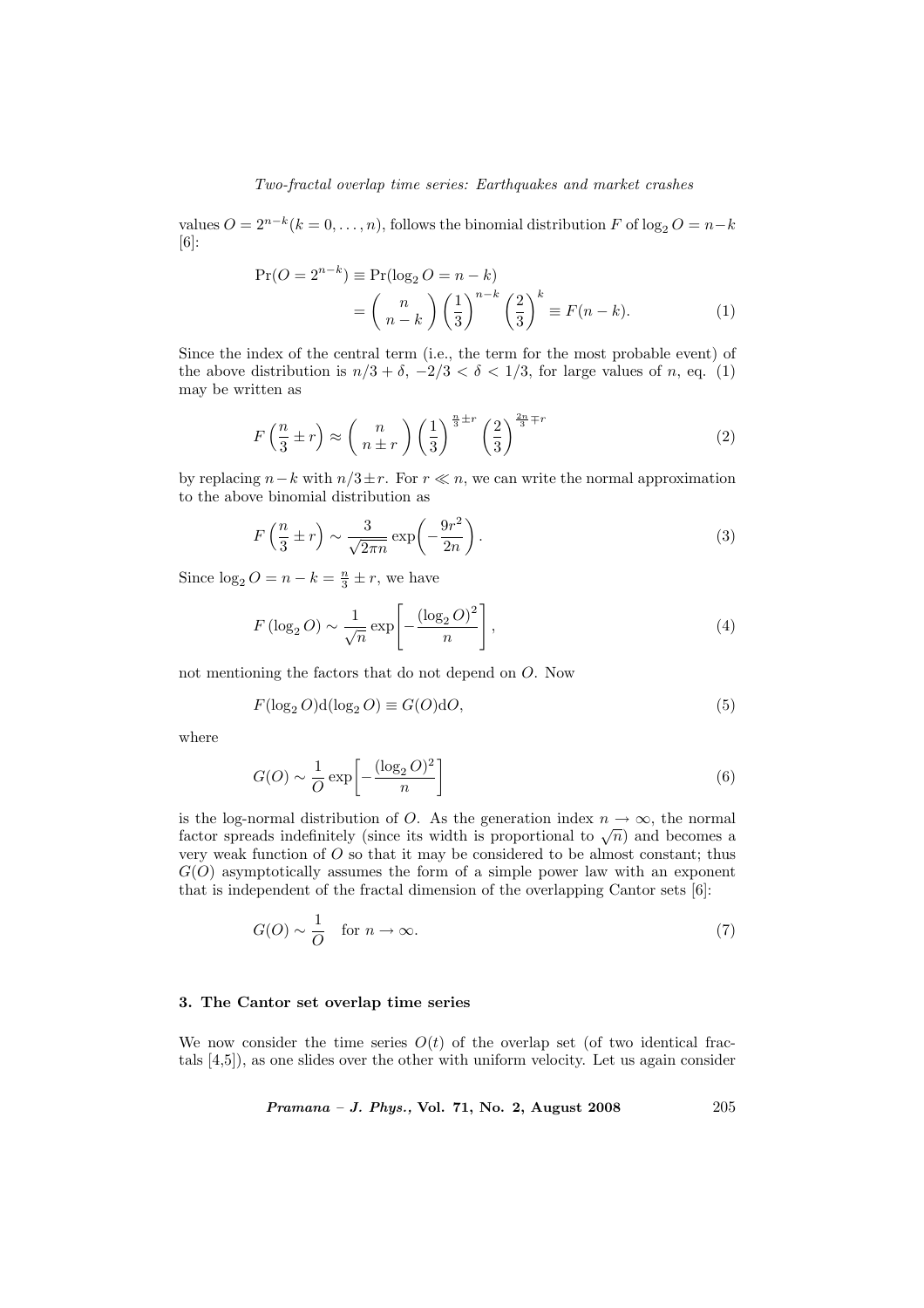Bikas K Chakrabarti, Arnab Chatterjee and Pratip Bhattacharyya



**Figure 2.** (a) The time series data of overlap size  $O(t)$  for a regular Cantor set of dimension  $\ln 4/\ln 5$  at generation  $n = 4$ . (b) Cumulative overlap  $Q^{\circ}(t)$ and (c) the variation of the cumulative overlap  $Q_i^{\circ}(t)$  for the same series, where Q is reset to zero after any big event of size greater than  $\Delta = 150$ .

two regular Cantor sets at finite generation  $n$ . As one set slides over the other, the overlap set changes. The total overlap  $O(t)$  at any instant t changes with time (see figure 2a). In figure 2b we show the behaviour of the cumulative overlap [4] (see iighte za). In figure 25 we show the behaviour of the cumulative overlap [4]<br> $Q^{\circ}(t) = \int_0^t O(\tilde{t}) d\tilde{t}$ . This curve, for sets with generation  $n = 4$ , is approximately a straight line [4] with slope  $(16/5)^4$ . In general, this curve approaches a strict straight line in the limit  $a \to \infty$ , asymptotically, where the overlap set comes from the Cantor sets formed of  $a - 1$  blocks, taking away the central block, giving dimension of the Cantor sets equal to  $\ln(a-1)/\ln a$ . The cumulative curve is then almost a straight line and has then a slope  $[(a-1)^2/a]^n$  for sets of generation n. If one defines a 'crash' occurring at time  $t_i$  when  $O(t_i)-O(t_{i+1}) \geq \Delta$  (a pre-assigned large value) and one redefines the zero of the scale at each  $t_i$ , then the behaviour the cumulative overlap  $Q_i^{\circ}(t) = \int_{t_{i-1}}^t O(\tilde{t}) d\tilde{t}$ ,  $\tilde{t} \leq t_i$ , has got the peak value (geometric series) 'steps' as shown in figure 2c. The reason is obvious (comes from the fact that the overlap can take only discrete values  $2^{n-k}$ ). This justifies the simple thumb rule: one can simply count the cumulative  $Q_i^{\circ}(t)$  of the overlaps since the last 'crash' or 'shock' at  $t_{i-1}$  and if the value exceeds the minimum value ( $q_0$ ; suitably defined for the time series), one can safely extrapolate linearly and expect growth up to  $\alpha q_0$  here and face a 'crash' or overlap greater than  $\Delta$  (= 150 in figure 2). If nothing happens there, one can again wait up to a time until which the cumulative grows up to  $\alpha^2 q_0$  and feel a 'crash' and so on  $(\alpha = 5$  in the set considered in figure 2).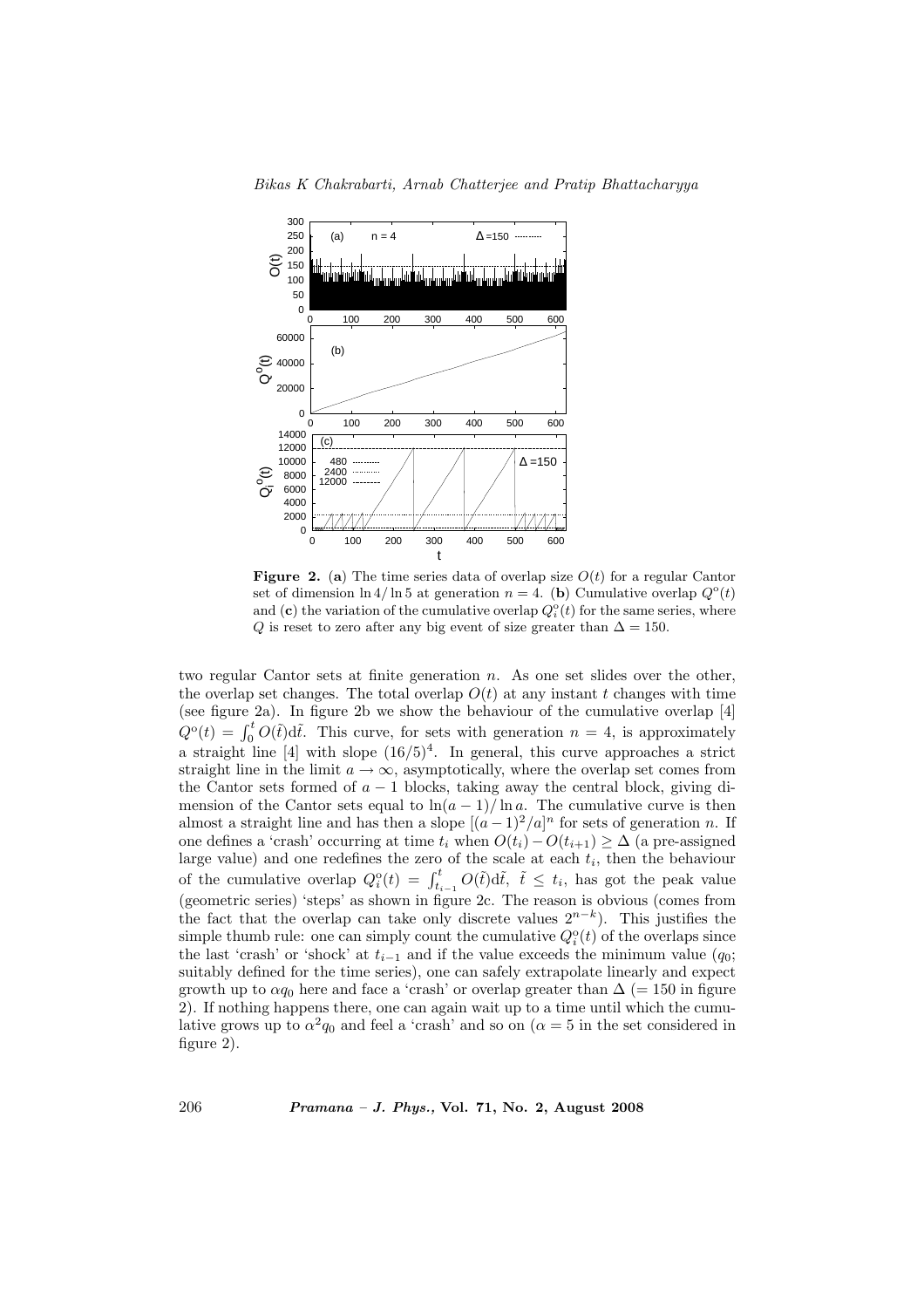



Figure 3. Data from New York Stock Exchange from January 1966 to December 1979: industrial index [7]: (a) Daily closing index  $S(t)$ , (b) integrated  $Q^{s}(t)$ , (c) daily changes  $\delta S(t)$  of the index  $S(t)$  defined as  $\delta S(t) = S(t+1) - S(t)$ , and (d) behaviour of  $Q_i^s(t)$  where  $\delta S(t_i) > \Delta$ . Here,  $\Delta = -1.0$  as shown in (c) by the dotted line (from [8]).

# 4. The stock price time series

We now consider some typical stock price time series data, available in the Internet. The data analysed here are for the New York Stock Exchange (NYSE) Indices [7]. In figure 3a, we show the daily stock price  $S(t)$  variations for about 10 years (daily closing price of the 'industrial index') from January 1966 to December 1979 (3505 trading days). The cumulative  $Q^{s}(t) = \int_0^t S(t) dt$  has again a straight line variation with time  $t$  (figure 3b). Similar to the Cantor set analogy, we then define the major shock by identifying those variations when  $\delta S(t)$  of the prices in successive days exceeded a pre-assigned value  $\Delta$  (figure 3c). The variation of  $Q_i^s(t) = \int_{t_{i-1}}^t S(\tilde{t}) d\tilde{t}$ where  $t_i$  are the times when  $\delta S(t_i) \leq -1$  show similar geometric series like peak values (see figure 3d); see [8,9].

We observed striking similarity between the 'crash' patterns in the Cantor set overlap model and that derived from the dataset of the stock market index. For both cases, the magnitude of crashes follow a similar pattern – the crashes occur in a geometric series.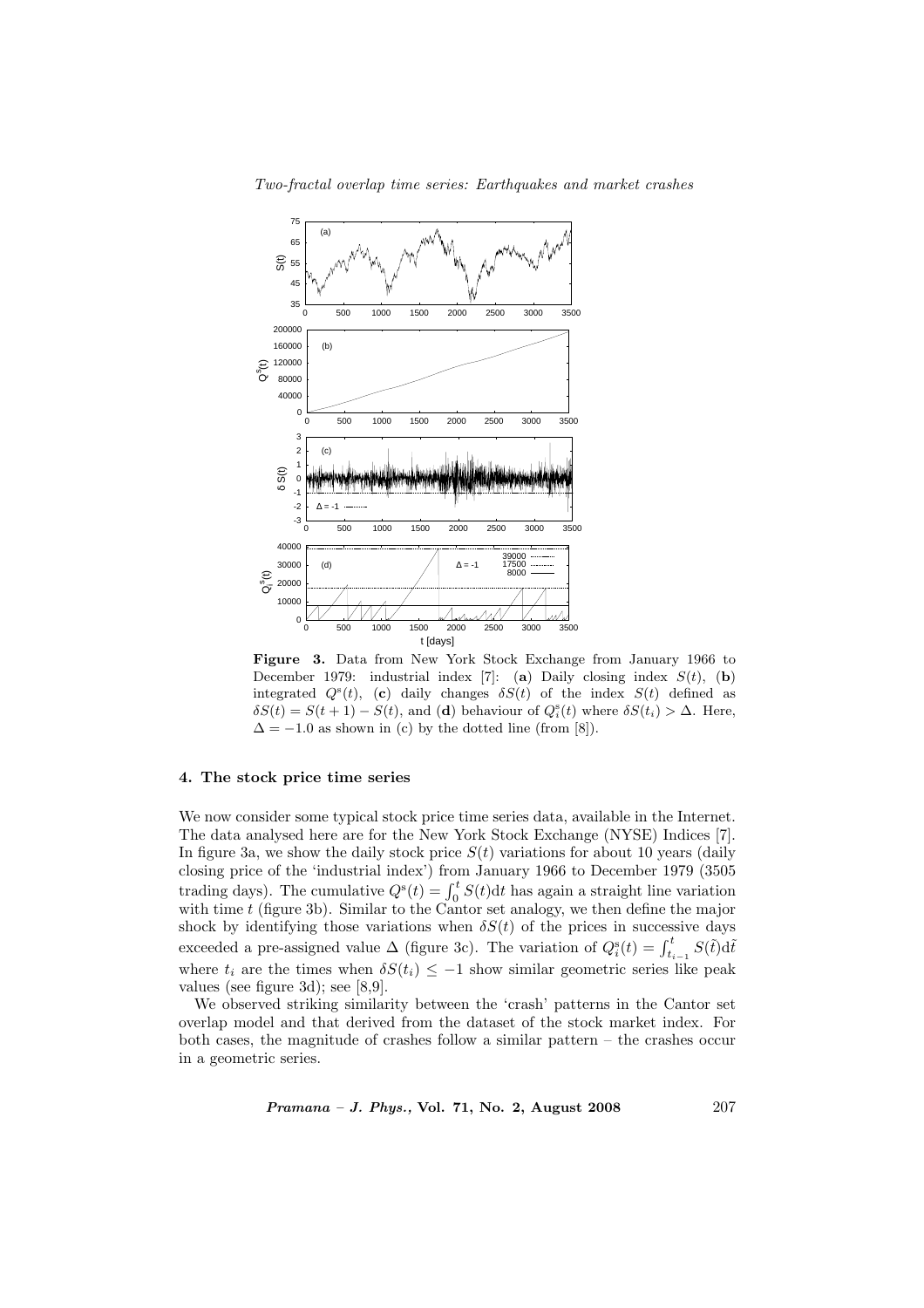

Bikas K Chakrabarti, Arnab Chatterjee and Pratip Bhattacharyya

Figure 4. Data from New York Stock Exchange from January 1966 to December 1979: utility index [7]: (a) Daily closing index  $S(t)$ , (b) integrated  $Q^{s}(t)$ , (c) daily changes  $\delta S(t)$  of the index  $S(t)$  defined as  $\delta S(t) = S(t+1) - S(t)$ , and (d) behaviour of  $Q_i^s(t)$  where  $\delta S(t_i) > \Delta$ . Here,  $\Delta = -0.530$  as shown in (c) by the dotted line.

A simple 'anticipation strategy' for some of the crashes may be as follows: If the cumulative  $Q_i^s(t)$  since the last crash has grown beyond  $q_0 \simeq 8000$  here, wait until it grows (linearly with time) until about  $17,500 \ (\simeq 2.2q_0)$  and expect a crash there. If nothing happens, then wait until  $Q_i^s(t)$  grows (again linearly with time) to a value of the order of 39,000 ( $\simeq (2.2)^2 q_0$ ) and expect a crash, and so on.

The same kind of analysis for the NYSE 'utility index', for the same period, is shown in figure 4.

### 5. Earthquake magnitude time series

Unlike in the case of stock price time series where accurate data are easily available, the time series for earthquake magnitudes  $M(t)$  at any fault involves considerably coordinated measurements and comparable accuracies are not easily achievable. Still, from the available data, as in the case of stock market (where the integrated stock price  $Q^s(t)$  shows clear linear variations with time and this fits well with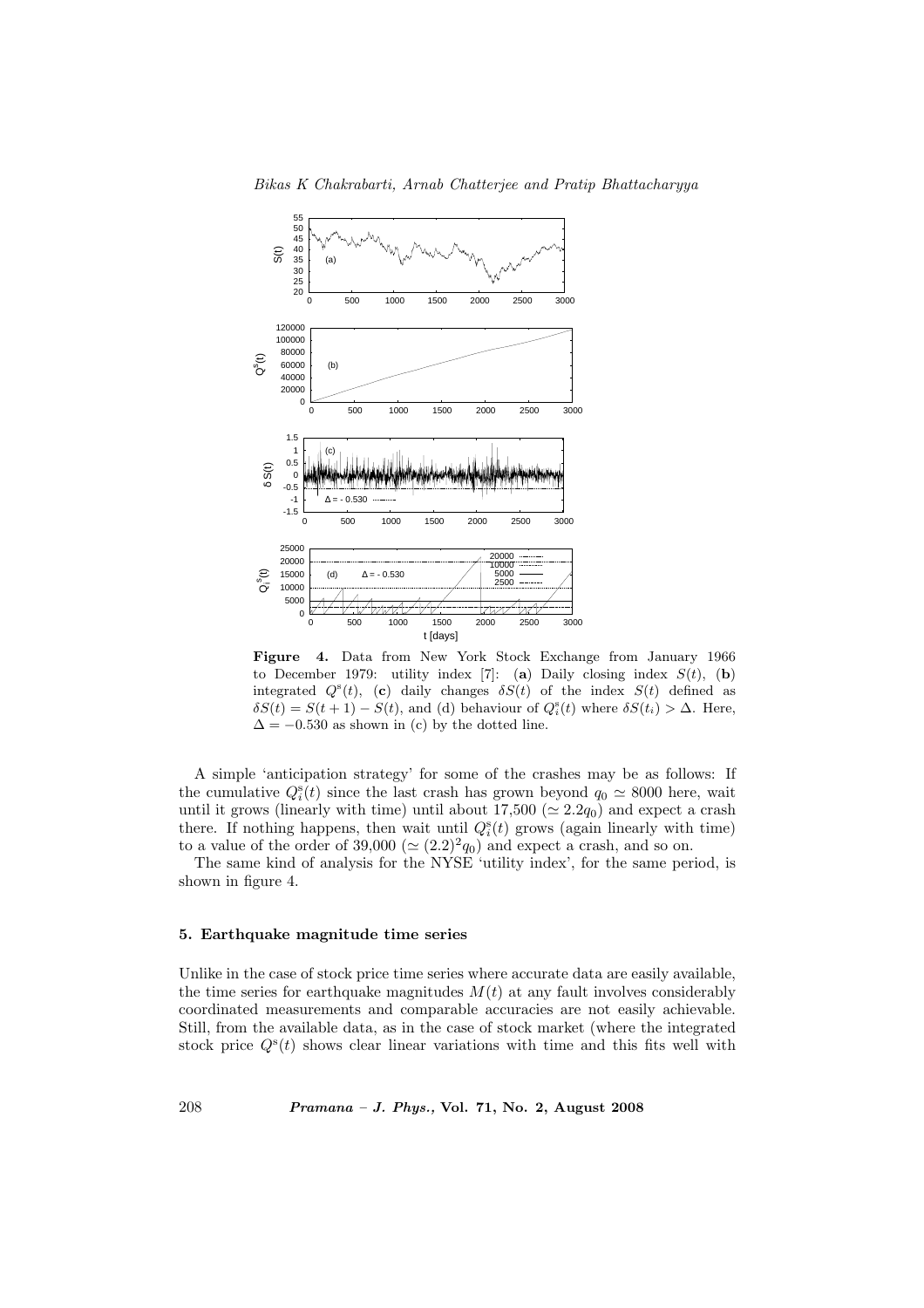Two-fractal overlap time series: Earthquakes and market crashes



Figure 5. Local earthquake data from US Geological Survey Southern California catalogs [11]: Top: Time series of successive quakes  $M(t)$ ; Bottom: integrated  $Q^m(t)$ . The dataset is a record of quakes between 1 January 2003 to 31 March 2004, between depths 0 and 700 km, between latitudes 32◦N and  $37°$ N and longitudes  $-122°$ W and  $-114°$ W.

that for the cumulative overlap  $Q^{\circ}(t)$  for the fractal overlap model; see also [10]), that for the cumulative overlap  $Q(t)$  for the fractial overlap model, see also [10]),<br>the integrated earthquake magnitude  $Q^{m}(t) = \int_{0}^{t} M(t) dt$  of the aftershocks does also show such prominent linear variations (see figure 5). We believe, the slopes of these linear  $Q^m(t)$  vs. t curves for different faults would give us the signature of the corresponding fractal structure of the underlying fault. It may be noted in this context, in our model, the slope becomes  $[(a-1)^2/a]^n$  for an nth generation Cantor set, formed out of the remaining  $a - 1$  blocks having the central block removed.

# 6. Summary

Based on the formal similarity between the two-fractal overlap model of earthquake time series and of the stock market, we considered here a detailed comparison. We find, the features of the time series for the overlap of two Cantor sets when one set moves with uniform relative velocity over the other looks somewhat similar to the time series of stock prices. We analyse both and explore the possibilities of anticipating a large (change in Cantor set) overlap or a large change in stock price. An anticipation method for some of the crashes has been proposed here, based on these observations.

We modeled these 'quakes' as accumulated overlaps between two fractals (here Cantor sets) having uniform relative velocity. The quake magnitudes are given by the measure of the overlap region between two sets as one moves uniformly below the other (see the upper panel  $O(t)$  in figure 2). Although the overlap has a quasi-random time variation as shown in this figure, the integrated overlap  $Q^{\circ}(t)$ shown in the second panel in figure 2, has a very simple linear time variation (exact linearity appears in the true fractal limit; generation number  $n$  going to infinity). One of our observations, which we consider to be important, is that the slope of